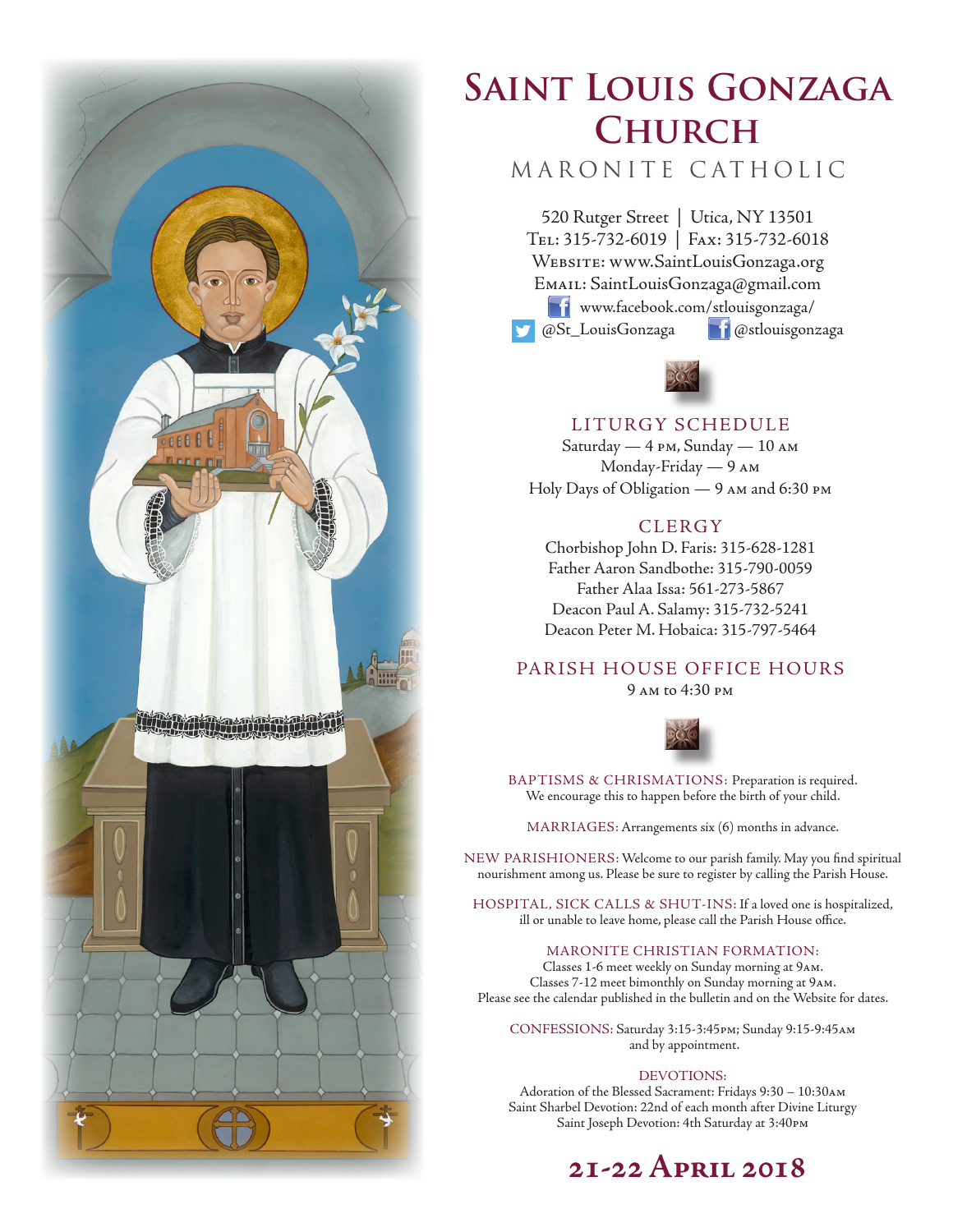If you would like anything published in the weekend bulletin, you must submit it as you want it published to Anne Lewis no later than 5 PM Friday, 8 days before publication via e-mail at saintlouisbulletin@gmail. com or by calling 853-4500. Thanks.

## FEASTS **for 22 Apr – 29 Apr 2018**

|  | SUN 22 APR 4 <sup>th</sup> Sunday of the Resurrection |
|--|-------------------------------------------------------|
|  | Mon 23 APR St. George                                 |
|  | TUE 24 APR St. Saba the Commander                     |
|  | WED 25 APR St. Mark the Evangelist                    |
|  | FRI 27 APR St. Simon, Brother of the Lord             |
|  | SAT 28 APR St. John, One of the 72                    |
|  | Disciples                                             |
|  | SUN 29 APR 5 <sup>th</sup> Sunday of the Resurrection |
|  |                                                       |

## **CONTACTS**

| Administrative Assistant: Maureen Ginsberg      |
|-------------------------------------------------|
| maureeng.slg@gmail.com315-732-6019              |
| Music: Nick Abounader315-335-2239               |
| Finance Council:                                |
| Chair: Louis Raya315-794-1418                   |
| Assets Oversight: David Sageer 315-734-1040     |
| Special Events: Betty Karrat 315-736-1615       |
| Kitchen & Hall:                                 |
| Mary Ann Tanoury-Loy 315-790-3307               |
| Family Giving Committee:                        |
| George Nehme 401-742-5841                       |
| Buildings: Andrew Aery 315-525-8374             |
| <b>Byron Elias</b>                              |
| Pastoral Life Council:                          |
| Chair: Deacon Paul Salamy315-732-5241           |
| Communications: Glory Rasi 315-794-4242         |
| Family Life: Deacon Peter Hobaica 315-797-5464  |
| Liturgy: James Salamy 315-723-3776              |
| Faith Formation: Kate Miller 315-796-1910       |
| Maronite Youth Organization:                    |
|                                                 |
| Roseanne Ciaccia 315-736-5377                   |
| Maronite Young Adults:                          |
| John Paul Salamy 315-732-5241                   |
|                                                 |
| Saint Mary's Guild: Cathy Karam315-527-1519     |
| Holy Name Society: Rick Blank 315-525-3221      |
| Lou Lewis 315-737-3950                          |
| Saint Joseph Society: Kamil Rahme. 315-768-3837 |
| Acolytes: Nathan Hanna 315-939-8219             |
|                                                 |
| Daughters of Mary: Julie Adamo 315-404-1959     |
| Lectors: Lois Mariano 315-732-3402              |
| Sacristan: Andrew Rahme 315-264-8652            |
|                                                 |

# LITURGICAL SCHEDULE AND INTENTIONS

| Sat             | $21$ Apr   | 4 <sub>PM</sub> | + Henaine (Chamoun) Moses by Mona Sageer &                        |
|-----------------|------------|-----------------|-------------------------------------------------------------------|
|                 |            |                 | Family                                                            |
|                 |            |                 | + Anna A. Roy by Bernadette & Francis Roy                         |
|                 |            |                 | + Rose Lewis by Kathi Tamer                                       |
|                 |            |                 | + Abraham Massoud (35th Anniversary)                              |
|                 |            |                 | by Wife & Family                                                  |
|                 | Sun 22 Apr |                 | 10AM + Edna Kallasy (3 <sup>rd</sup> Anniversary) by Her Husband, |
|                 |            |                 | Louis Kallasy, Sr.                                                |
|                 |            |                 | • James George (Anniversary) by His Daugther,                     |
|                 |            |                 | Leila Bjornland                                                   |
|                 |            |                 | + Heather & Taylor Mishlanie by Bobbie & Jacque                   |
|                 |            |                 | Murad                                                             |
|                 |            |                 | George Rawda (3 <sup>rd</sup> Anniversary) by Wife & Children     |
|                 |            |                 | George Sfeir by Nazih & Betty Karrat                              |
|                 | Mon 23 Apr | 9ам             | • John & Caroline Harp & Carol (Harp) Bechtold                    |
|                 |            |                 | by Daughter/Sister & Family                                       |
| T <sub>UE</sub> | 24 Apr     | 9ам             | + Rose Crigger by Rose Crigger's Will                             |
|                 | WED 25 APR | 9ам             | + Abraham & Mary Saba Family by Sadie Koury's Will                |
|                 | THU 26 APR | 9 <sub>am</sub> | + Boyd & Rose Crigger by Boyd Crigger's Will                      |
|                 | Fri 27 Apr | 9AM             | + Living & Deceased Members of the Former Saint                   |
|                 |            |                 | Elias Society by The Society                                      |
| <b>SAT</b>      | $28$ Apr   | 4 <sub>PM</sub> | + Delia Baz by Mary Durso                                         |
| Sun             | $29$ Apr   |                 | 10AM + Henaine Moses by Violette Tahan & Family                   |
|                 |            |                 | • Tony Karam by The Family                                        |
|                 |            |                 | • John Gorea by George & Jackie Mitchell                          |
|                 |            |                 | + Rose Lewis by Anna & Joe Moussa                                 |
|                 |            |                 | + Yousef Yousef Karam by Nazih & Betty Karrat                     |
|                 |            |                 |                                                                   |

# MEETINGS & EVENTS

| Sat-Sun | $21-22A$ <sub>PR</sub> |                      | Farewell Reception for Chorbishop John   |
|---------|------------------------|----------------------|------------------------------------------|
| Sun     | $22$ Apr               | 9AM                  | Adult Bible Study                        |
| Sun     | $22$ Apr               | 9ам                  | Maronite Christian Formation (Gr. 1-12)  |
| Sun     | $29$ Apr               | 9AM                  | Maronite Christian Formation (Gr. 1-6)   |
| Sun     | 6 May                  | 10AM                 | First Holy Communion                     |
| Tue     | $8\ \mathrm{May}$      | 6:30 <sub>PM</sub>   | Saint Mary's Guild Meeting               |
| Тни     | 10 Мат 9 ам&6:30рм     |                      | Ascension Holy Day Liturgies             |
| Sun     | $20$ M <sub>AY</sub>   | 11AM                 | Saint Mary's Guild Communion Breakfast   |
| Мом     | $11$ Jun               | 5:30-8 <sub>PM</sub> | MYA Summer Social Hour                   |
| Fri-Sun | $3-5$ Aug              |                      | Taste of Lebanon                         |
| Tue-Thu | 14-16 Aug              |                      | Pilgrimage to Our Lady of Lebanon Shrine |
|         |                        |                      | in Ohio                                  |
| Sun     | $26$ Aug               |                      | Saint Louis Gonzaga Golf Tournament      |
| Sun     | 210cr                  |                      | <b>Festival of Baskets</b>               |
|         |                        |                      |                                          |